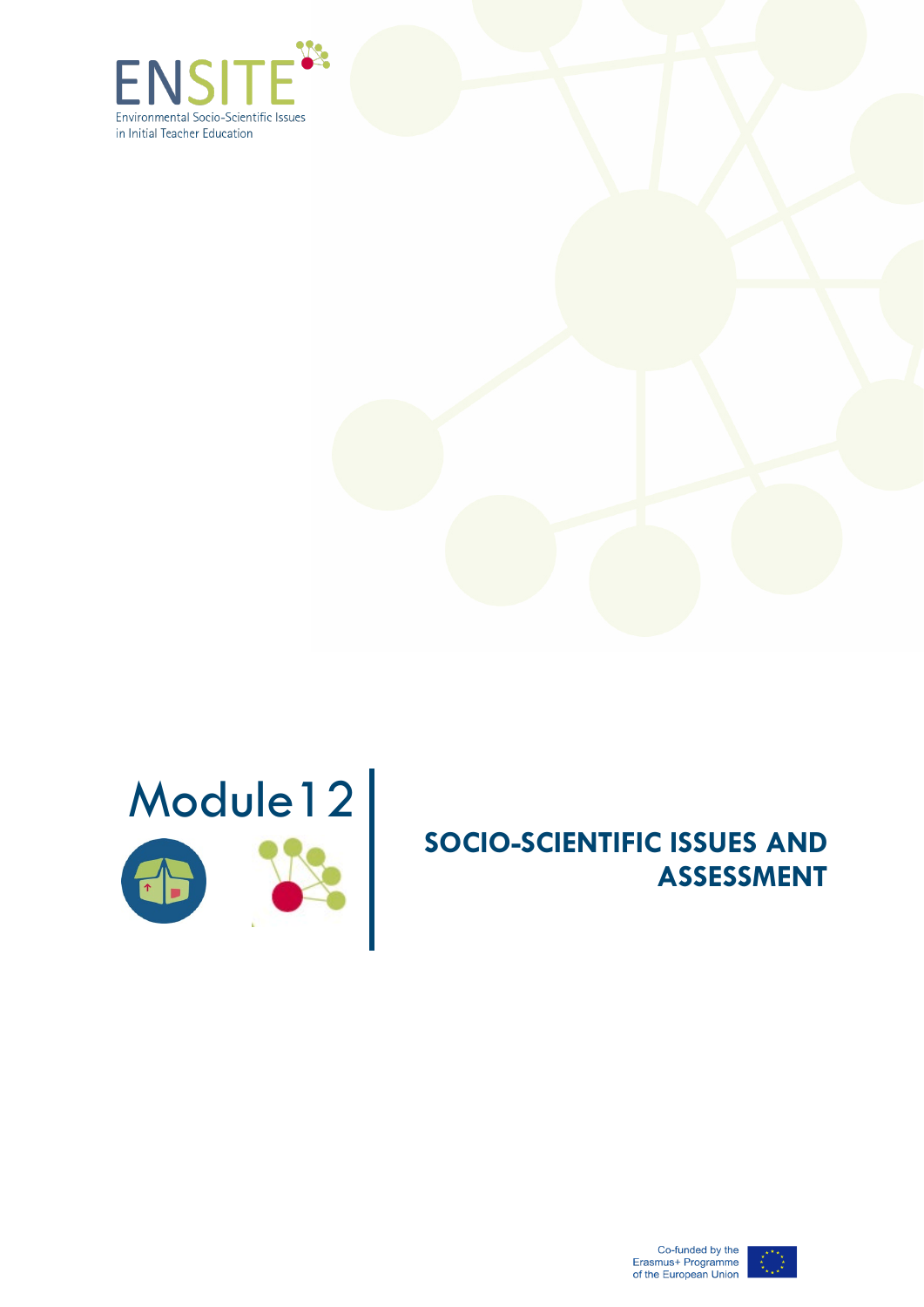



This outline is based on the work within the project Environmental Socio-Scientific Issues in Initial Teacher Education (ENSITE). Coordination: Prof. Dr. Katja Maaß, UNIVERSITY OF EDUCATION FREIBURG, Germany. Partners: UNIVERSITEIT UTRECHT, Netherlands; ETHNIKO KAI KAPODISTRIAKO PANEPISTIMIO ATHINON, Greece; UNIVERSITÄT KLAGENFURT, Austria; UNIVERZITA KARLOVA, Czech Republic; UNIVERSITA TA MALTA, Malta; HACETTEPE UNIVERSITY, Turkey; NORGES TEKNISK-NATURVITENSKAPELIGE UNIVERSITET NTNU, Norway; UNIVERSITY OF NICOSIA, Cyprus; INSTITUTE OF MATHEMATICS AND INFORMATICS AT THE BULGARIAN ACADEMY OF SCIENCE, Bulgaria; UNIVERZITA KONSTANTINA FILOZOFA V NITRE, Slovakia.

The project Environmental Socio-Scientific Issues in Initial Teacher Education (ENSITE) has received co -funding by the Erasmus+ programme of the European Union (grant no. 2019-1-DE01-KA203-005046).Neither the European Union/European Commission nor the project's national funding agency DAAD are responsible for the content or liable for any losses or damage resulting of the use of these resources.

© ENSITE project (grant no. 2019-1-DE01-KA203-005046) 2019-2022, lead contributions by Farrugia, J. and Musumeci, M. University of Malta, Malta. CC BY-NC-SA 4.0 license granted.







Pädagogische Hochschule Freiburg Université des Sciences de l'Education · University of Education

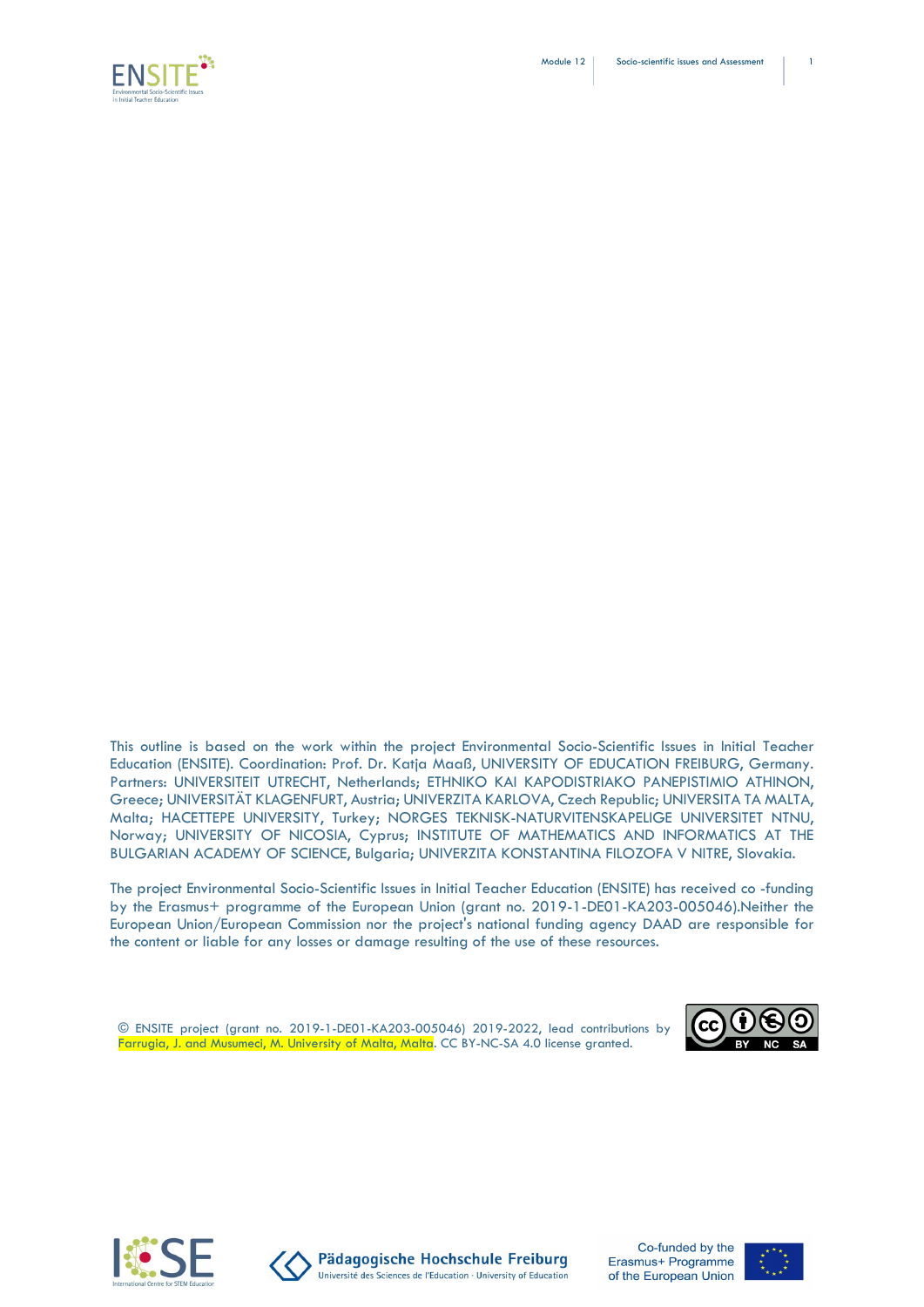



# **General overview and aim**

The main aim of this module is to provide student-teachers with the opportunity to reflect on how students' learning may be assessed in lessons involving SSI. The module will introduce assessment related to SSI and debates surrounding this issue.

Student-teachers are provided with a concrete example of an environmental SSI such that they experience learning through this context. They will go through the inquiry process proposed in the module and experience the assessment process themselves. Future teachers will reflect on different aspects of assessment, such as assessing content and argumentation and providing feedback to move students towards desired learning outcomes.

This module is related to:

LEARNING: Developing competences and inquiry skills required in dealing with environmental SSI

TEACHING: Acquiring competences related to teaching and assessment of content and skills related to SSI with the aim of improving learning and acquisition of skills.

This module assumes that prospective science and mathematics teachers have already been introduced to SSI and the use of SSI in science and mathematics education. Reference to Module IO1 is recommended.

XXX Crosslinks need to be inserted at the end, when other modules are ready



## **Relevant topics**

This module emphasises the importance of formative assessment in the development of skills and competences required when dealing with socio-scientific issues. Student-teachers will reflect on the challenges involved in learning these competences and will get an insight on how formative assessment may be included in their lessons.



### **Learning Outcomes**

Student-teachers will be able to:

- List possible outcomes that may be achieved by students when learning through SSI (Activity 1.1, 1.2).
- List possible challenges involved in achieving learning outcomes related to SSI (Activity 1.2, 1.3).
- List possible challenges involved in assessing learning outcomes related to SSI (Activity 1.2, 1.3).

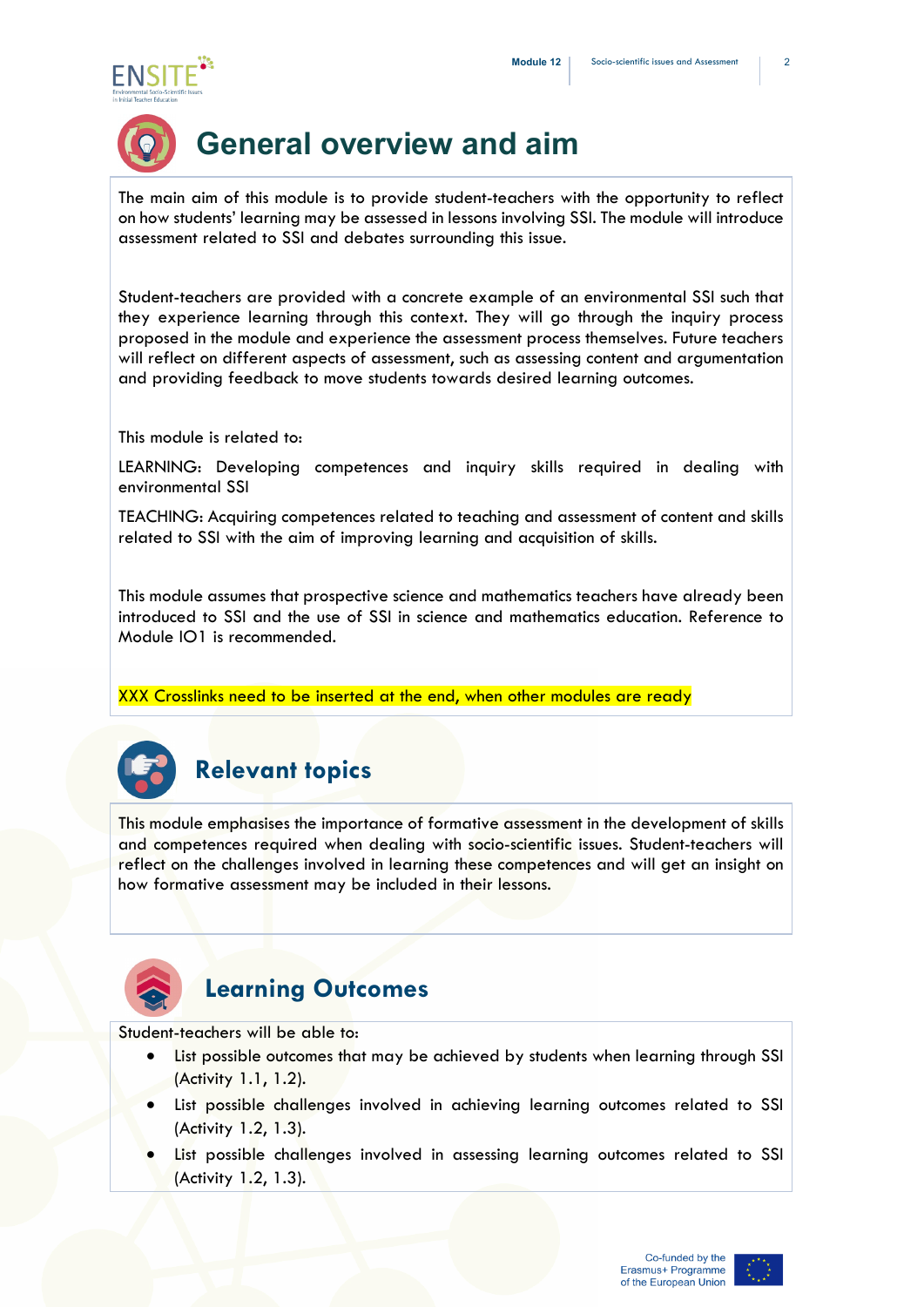

- Identify limitations of tests or classroom exercises in assessing certain learning outcomes related to skills and competences associated with SSI (Activity 1.3).
- Describe the characteristics of an inquiry process related to a SSI (Activity 2.1,2.4, 2.5, 2.6).
- Discuss the dilemma involved in taking a position related to a SSI (Activity 2.1, 2.2, 2.3, 2.6, 2.7).
- Describe how students can arrive at a decision related to a SSI based on a number of considerations (Activity 2.6, 2.7).
- Discuss the skills and competences that teachers need in order to lead and support an inquiry activity related to SSIs (Activity 2.1, 2.2, 2.3, 2.4, 2.5, 2.6).
- Describe the knowledge and competences required when dealing with environmental socio-scientific issues in their future teaching (Activity 2.1, 2.3, 2.6, 2.7).
- Use a given rubric to evaluate competences (self and peer) related to science/mathematics content and argumentation (Activity 3.1).
- Discuss the benefits of self-evaluation and peer-evaluation on further development of skills and competences related to SSI (Activity 3.1).
- Outline how a rubric may be used for formative assessment as part of SSI lessons (Activity 3.2)
- Prepare a rubric for formative assessment for a SSI lesson with a specific year group (Activity 3.2).



## **Flowchart and Module plan**

This module consists of three sections, each composed of a number of activities. It includes 275 minutes of class sessions and homework. It includes tutor input, group discussions, an inquiry, a debate, production of a short video and student presentations.

The structure is as follows:

- What are the challenges associated with assessing skills and competences required in SSI lessons? 45 minutes
- What knowledge and competences do teachers need when assigning an inquiry dealing with environmental socio-scientific issues? 110 minutes + 60 minutes + home work
- How can formative assessment support students in the development of skills and competences required for dealing with SSIs? 70 minutes + home work

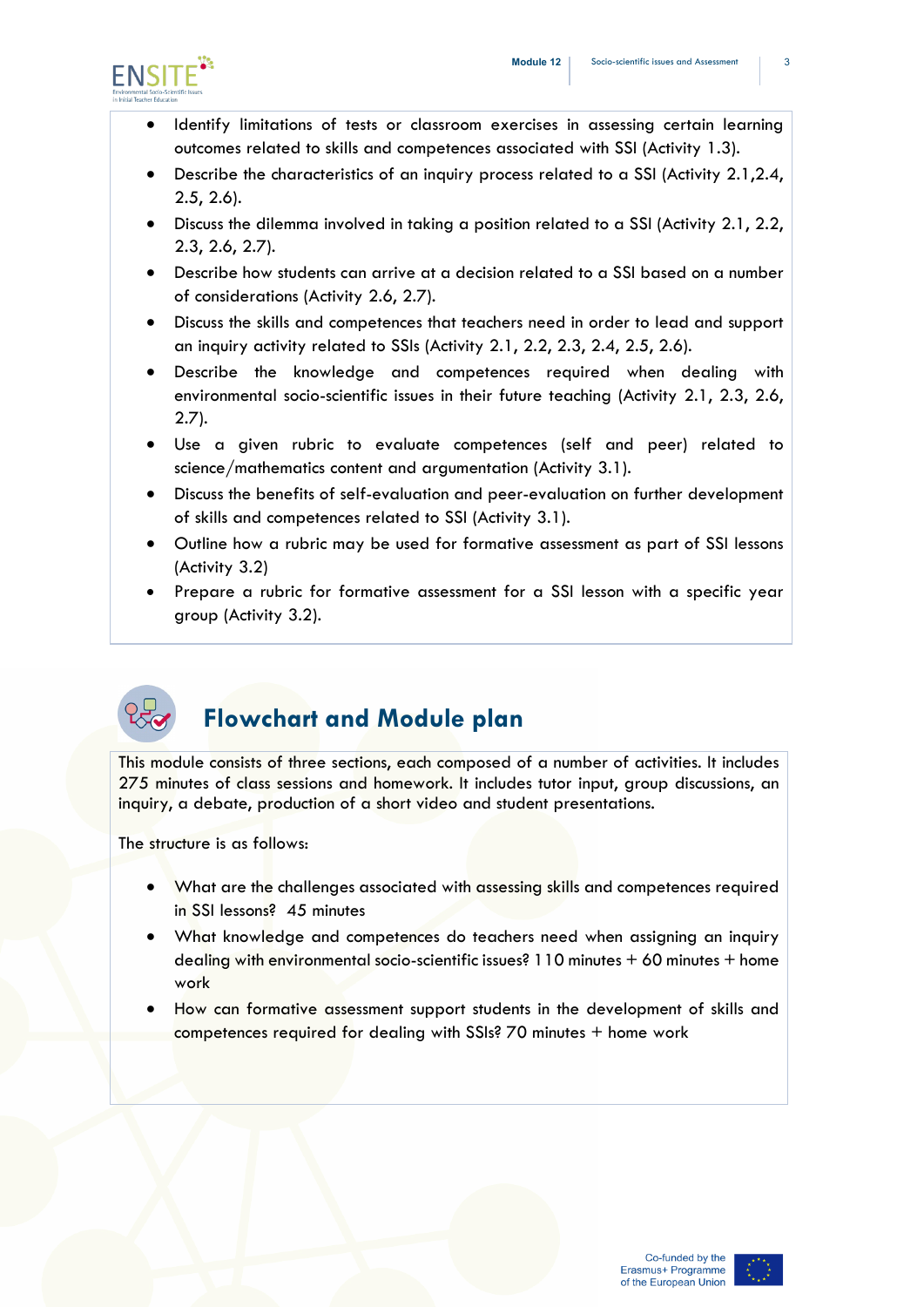





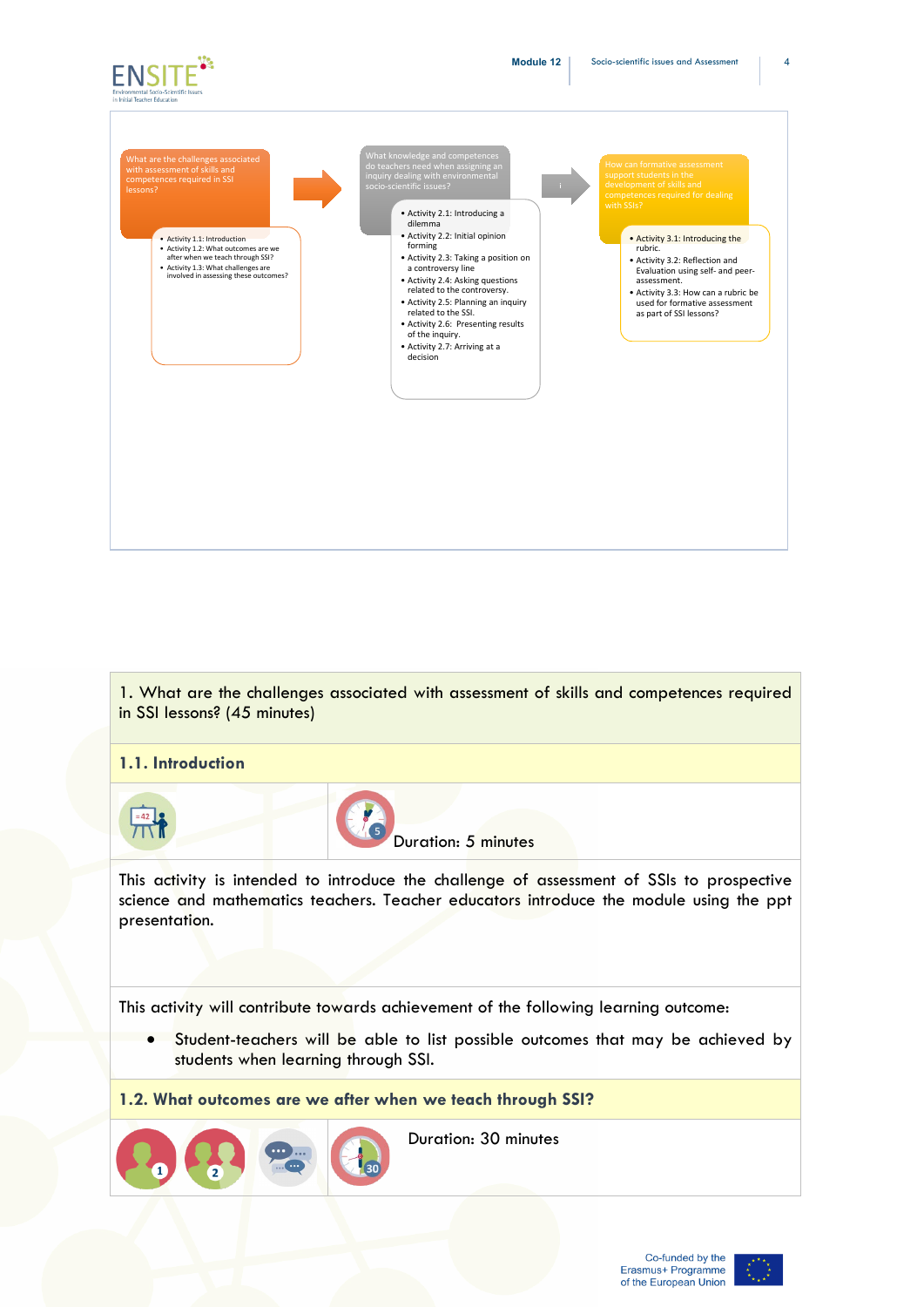

This activity is intended to lead student teachers to reflect on challenges related to the assessment of skills and competences needed for dealing with SSIs.

Teacher educators will involve student teachers in a think-pair-share brainstorming activity. Reflections related to outcomes sought through the use of SSI in lessons and challenges involved in achieving these outcomes are initiated.

This activity will contribute towards achievement of the following learning outcomes:

- Student teachers will be able to list possible outcomes that may be achieved by students when learning through SSI.
- Student teachers will be able to list possible challenges involved in achieving learning outcomes related to SSI.
- Student teachers will be able to list possible challenges involved in assessing learning outcomes related to SSI.

**1.3. What challenges are involved in assessing these outcomes?** 





Duration: 10 minutes

This activity will introduce students to literature related to how skills and competences related to SSIs have been assessed and the challenges involved.

The teacher educator will give a short ppt presentation of key findings from literature.

This activity will contribute towards achievement of the following learning outcomes:

- Student teachers will be able to list possible challenges involved in achieving learning outcomes related to SSI.
- Student teachers will be able to list possible challenges involved in assessing learning outcomes related to SSI.
- Student teachers will be able to identify limitations of tests or classroom exercises in assessing certain learning outcomes related to skills and competences associated with SSI.

2. What knowledge and competences do teachers need when assigning an inquiry dealing with environmental socio-scientific issues?  $110 + 60$  minutes  $+$  HW

#### **2.1. Introducing a dilemma**



Duration: 20 minutes

This activity is intended to provide student teachers with a concrete example of an environmental SSI such that they experience learning through SSI.

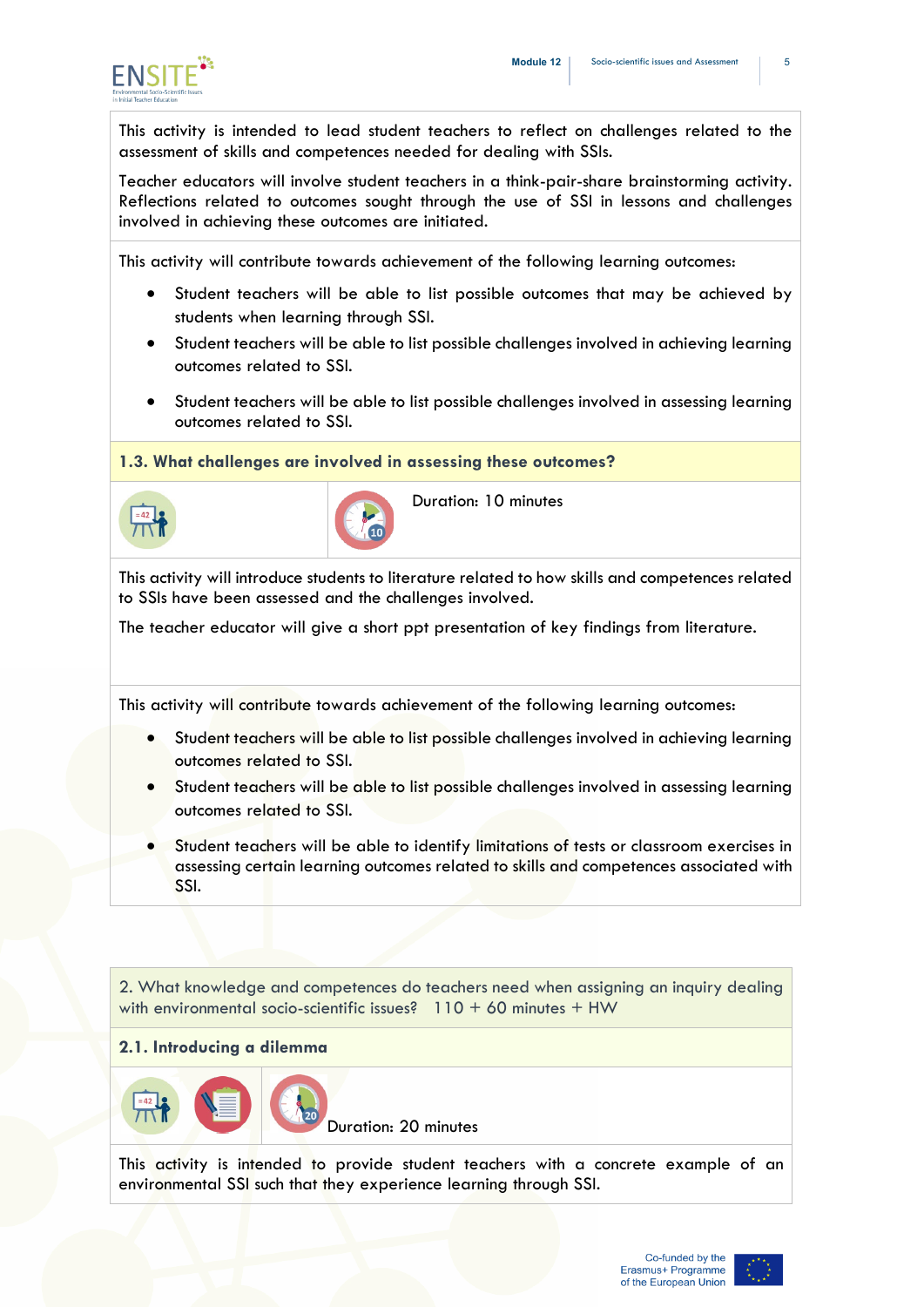

Student-teachers will be presented with a dilemma related to an environmental SSI. The teacher educator will present the issue using a handout with newspaper reports. The dilemma being suggested is related to the use of pyrotechnics in the vicinity of towns and villages as part of celebratory events. A case study of the use of fireworks in Malta is given as an example. If this dilemma is not relevant enough for a particular group of studentteachers one may use the context of a theme park that has a fireworks display every night or the use of pyrotechnics by the military for training purposes. If these two are not relevant or compelling enough one may replace this SSI with another.

This activity will contribute towards achievement of the following learning outcomes:

- Student teachers will be able to describe the characteristics of an inquiry process related to a SSI.
- Student teachers will be able to discuss the dilemma involved in taking a position related to a SSI.
- Student teachers will be able to discuss the skills and competences that teachers need in order to lead and support an inquiry activity related to SSIs.
- Student teachers will be able to describe the knowledge and competences required when dealing with environmental socio-scientific issues in their future teaching.

#### **2.2. Initial opinion forming**





Duration: 10 minutes

This activity is intended to place student-teachers in a position where they need to form an opinion related to a specific environmental SSI.

Student-teachers are invited to think on an individual basis about the dilemma, write down notes and form an opinion.

This activity will contribute towards achievement of the following learning outcomes:

- Student teachers will be able to discuss the dilemma involved in taking a position related to a SSI.
- Student teachers will be able to discuss the skills and competences that teachers need in order to lead and support an inquiry activity related to SSIs.

#### **2.3. Taking a position on a controversy line**



Duration: 20 minutes

This activity is intended to encourage student-teachers to share an opinion on the dilemma.

Student-teachers will be asked to position themselves along a line depending on their extent of agreement with a statement related to the dilemma. They will also explain and discuss their position and ask questions.

The position on the controversy line may be a physical position on a line formed in the classroom or a position marked using digital tools.

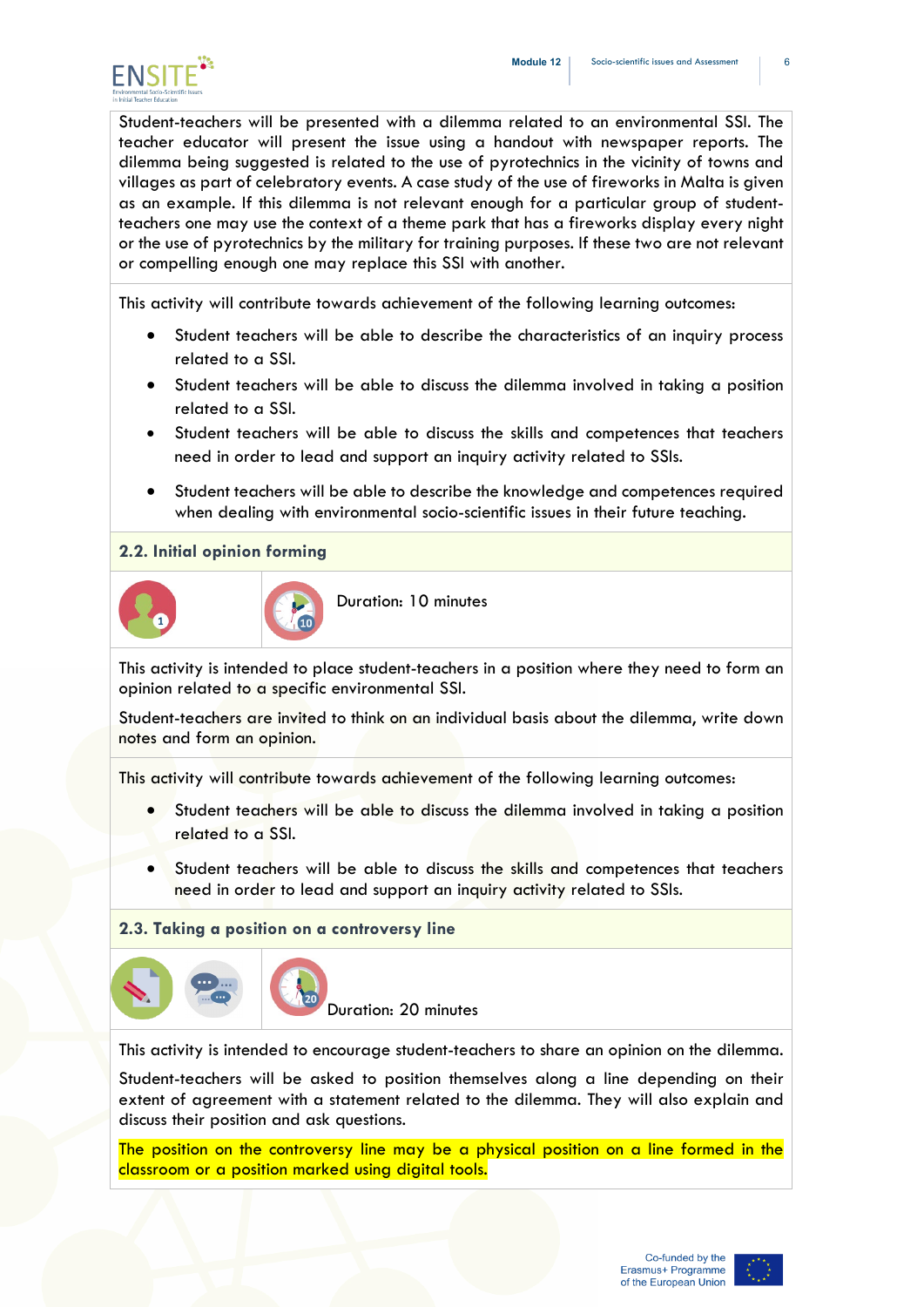

This activity will contribute towards achievement of the following learning outcomes:

- Student teachers will be able to discuss the dilemma involved in taking a position related to a SSI.
- Student teachers will be able to discuss the skills and competences that teachers need in order to lead and support an inquiry activity related to SSIs.
- Student teachers will be able to describe the knowledge and competences required when dealing with environmental socio-scientific issues in their future teaching.

#### **2.4. Asking questions related to the controversy**



Duration: 30 minutes

Through this activity student-teachers will experience working on an inquiry.

They will start working on the inquiry related to the given SSI by formulating questions related to the dilemma. Students are invited to think, on an individual basis, of questions they would like to ask. Then they work in small groups on the questions they wish to investigate.

This activity will contribute towards achievement of the following learning outcomes:

- Student teachers will be able to describe the characteristics of an inquiry process related to a SSI.
- Student teachers will be able to discuss the skills and competences that teachers need in order to lead and support an inquiry activity related to SSIs.

#### **2.5. Planning an inquiry related to the SSI**



Duration: 30 minutes + Home Work

This activity will give student-teachers the opportunity to experience working on an inquiry.

Through this activity students will plan an inquiry related to the given SSI exercising their ability to recognize information that is not available regarding the issue as well as the ability to consider ways in which this information may be generated.

A handout may be used to introduce the task. Students are given time to start the planning of their inquiry during the session. They are then given two weeks to work on the inquiry and produce a video in which they present their findings and their position with respect to the dilemma. Instead of the video, the teacher educator may opt to invite student teachers to research a particular aspect and then share the expertise gained with the rest of the class.

Alternatively one may opt to provide students with data from a study investigating the effect of fireworks on air quality. Students are required to find ways of analysing the data provided and using the information when presenting their arguments. This may be particularly useful with mathematics student-teachers.

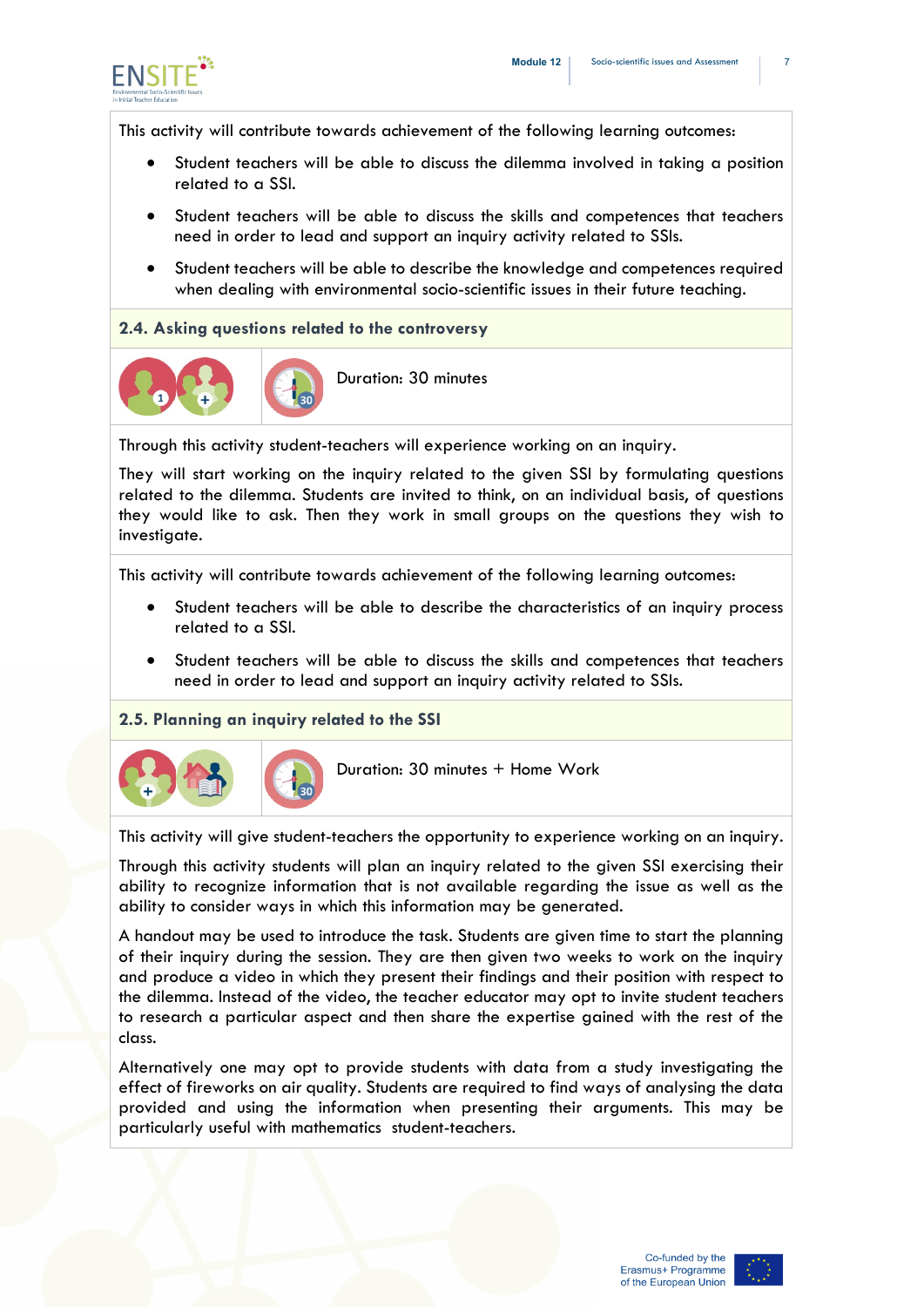

This activity will contribute towards achievement of the following learning outcomes:

- Student teachers will be able to describe the characteristics of an inquiry process related to a SSI.
- Student teachers will be able to discuss the skills and competences that teachers need in order to lead and support an inquiry activity related to SSIs.

#### **2.6. Presenting results of the inquiry**



This activity will enable student-teachers to reflect on their work on the inquiry.

They will be given the opportunity to present the videos and discuss the inquiry, methods used, findings and their position with respect to the dilemma

This activity will contribute towards achievement of the following learning outcomes:

- Student teachers will be able to describe the characteristics of an inquiry process related to a SSI.
- Student teachers will be able to discuss the dilemma involved in taking a position related to a SSI.
- Student teachers will be able to discuss the skills and competences that teachers need in order to lead and support an inquiry activity related to SSIs.
- Student teachers will be able to describe how students can arrive at a decision related to a SSI based on a number of considerations.

#### **2.7. Arriving at a decision**



Duration: 30 minutes

This activity is intended to give student-teachers the experience and challenge of trying to arrive at an evidence-informed decision related to the SSI.

Through this activity student-teachers will arrive at a decision with respect to the dilemma after considering different arguments, different interests, values, scientific ideas and scientific uncertainties. They are invited to take action based on their decision such as writing a letter to a newspaper or an authority and so on. This action is only intended as a classroom action.

This activity will contribute towards achievement of the following learning outcomes:

- Student teachers will be able to discuss the dilemma involved in taking a position related to a SSI.
- Student teachers will be able to describe how students can arrive at a decision related to a SSI based on a number of considerations.

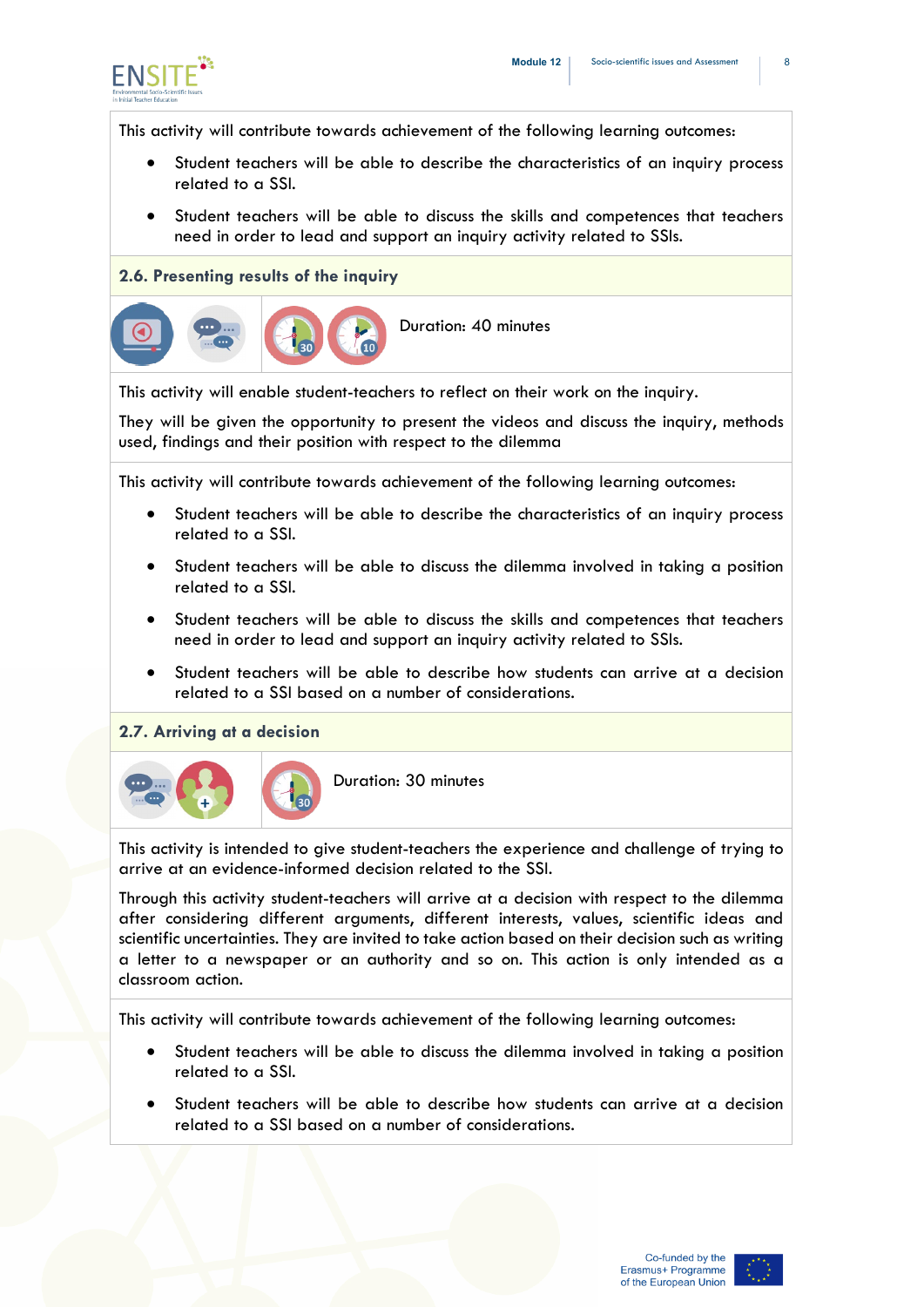

3. How can formative assessment support students in the development of skills and competences required for dealing with SSIs?

#### **3.1. Introduction to the rubric**



Duration: 10 minutes

This activity is intended to introduce the rubric and the terms used in the rubric so that student teachers will be able to use it. Other modules may be consulted too.

This activity will contribute towards achievement of the following learning outcome:

• Student teachers will be able to use a given rubric to evaluate competences (self and peer) related to science/mathematics content and argumentation.

**3.2. Reflection and Evaluation using self- and peer-assessment**



Duration: 40 minutes

This activity is intended to help student-teachers reflect on the benefits of self- and peerassessment for their students when teaching through SSIs.

Through this activity student-teachers will work as a group and use a given rubric (handout) to evaluate competences demonstrated in the videos related to the SSI dilemma. The rubric, developed for this module, is based on Simon, Erduran and Osborne (2006); Schen (2013); Christenson and Rudgren (2015). The teacher educator will invite them to reflect on the benefits of such an exercise on further development of skills and competences related to SSI.

This activity will contribute towards achievement of the following learning outcomes:

- Student teachers will be able to use a given rubric to evaluate competences (self and peer) related to science/mathematics content and argumentation.
- Student teachers will be able to discuss the benefits of self-evaluation and peerevaluation on further development of their students' skills and competences related to SSI.

**3.3. How can a rubric be used for formative assessment as part of SSI lessons?** 



Duration: 20 minutes + Home Work

This activity is intended to introduce students to the use of formative assessment during SSI lessons.

Student-teachers will reflect on how a rubric may be used for formative assessment as part of SSI lessons to provide feedback to students. They will work as a group to prepare a modified rubric with wording appropriate for use with students of a particular year group.

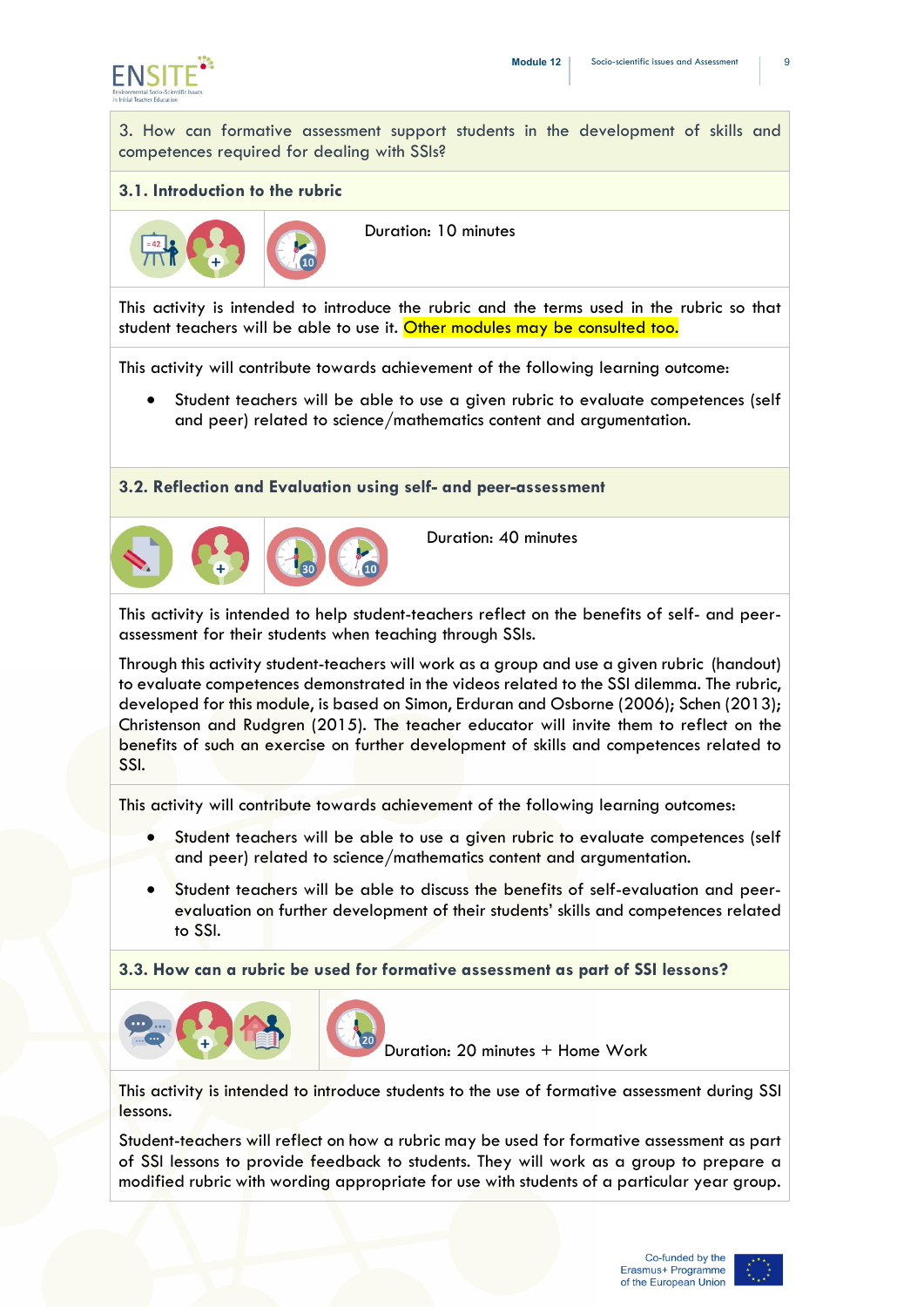

This activity will contribute towards achievement of the following learning outcomes:

- Student teachers will be able to outline how a rubric may be used for formative assessment as part of SSI lessons.
- Student teachers will be able to prepare a rubric for formative assessment for a SSI lesson with a specific year group.



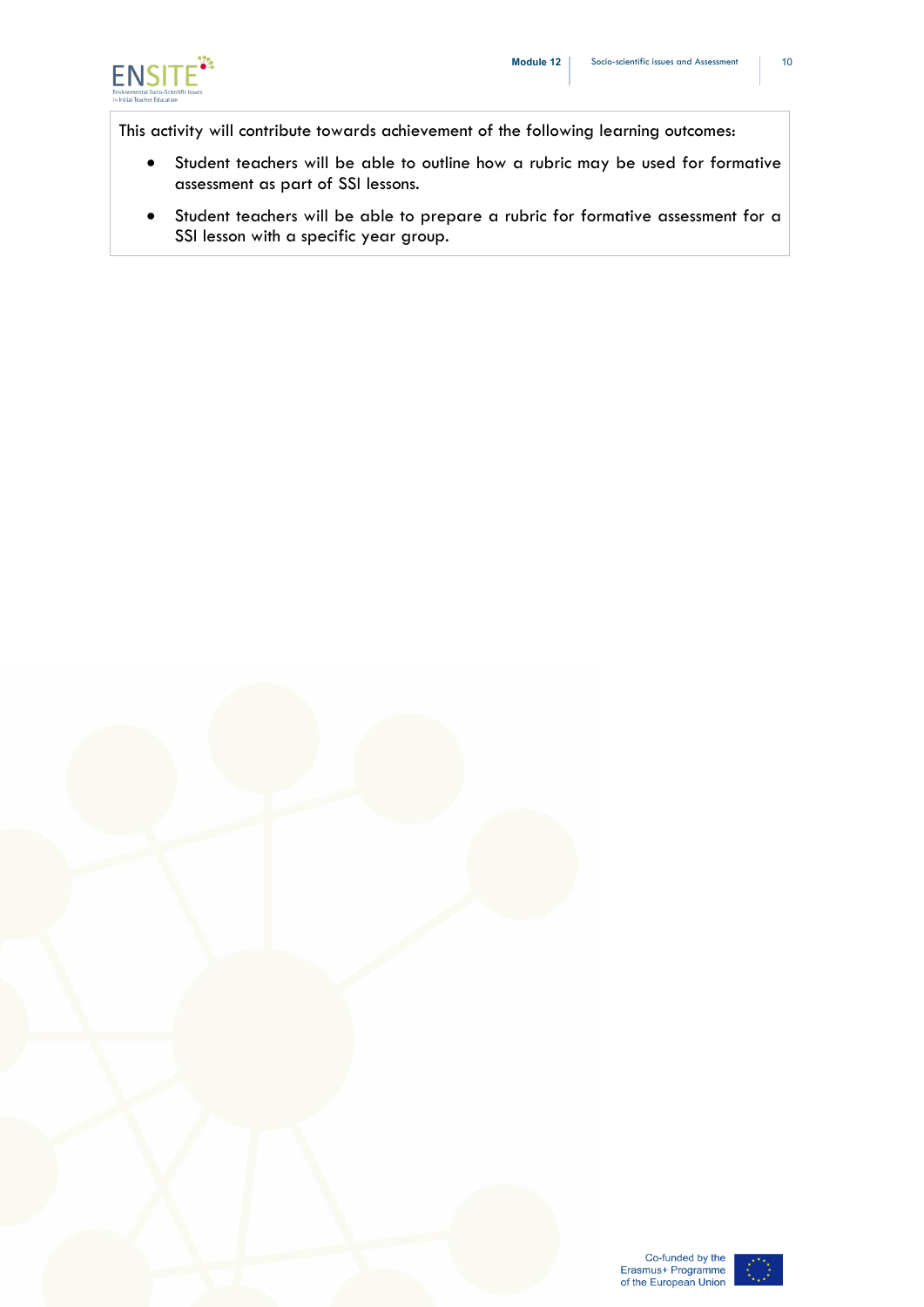

# **Materials and resources**

Presentation 1 (pptx). Teacher Educator "Socio-scientific issues and Assessment"



Students' handouts

Access to computers for internet research and collaborative work



## **Granularity**

- In Activity 2.3, the formation of the line may be skipped and replaced by a discussion of views.
- Activity 2.5 may involve an open inquiry or an alternative task where students analyse given experimental data.
- The Home Work related to activity 2.5 may be skipped.
- Activity 2.6 involving the videos prepared by the students may be replaced by a discussion about the dilemma in order to arrive at a decision.



Christenson, N., & Chang Rundgren, S. N. (2015). A framework for teachers' assessment of socio-scientific argumentation: an example using the GMO issue. Journal of Biological Education, 49(2), 204-212.

Driver, R., Newton, P., & Osborne, J. (2000). Establishing the norms of scientific argumentation in classrooms. Science Education, 84, 287–312.

Foong, C. C., & Daniel, E. G. (2010). Assessing students' arguments made in socioscientific contexts: The considerations of structural complexity and the depth of content knowledge. Procedia-Social and Behavioral Sciences, 9, 1120-1127.

Kolstø, S. D. (2001). 'To trust or not to trust,…'-pupils' ways of judging information encountered in a socio-scientific issue. International Journal of Science Education, 23(9), 877-901.

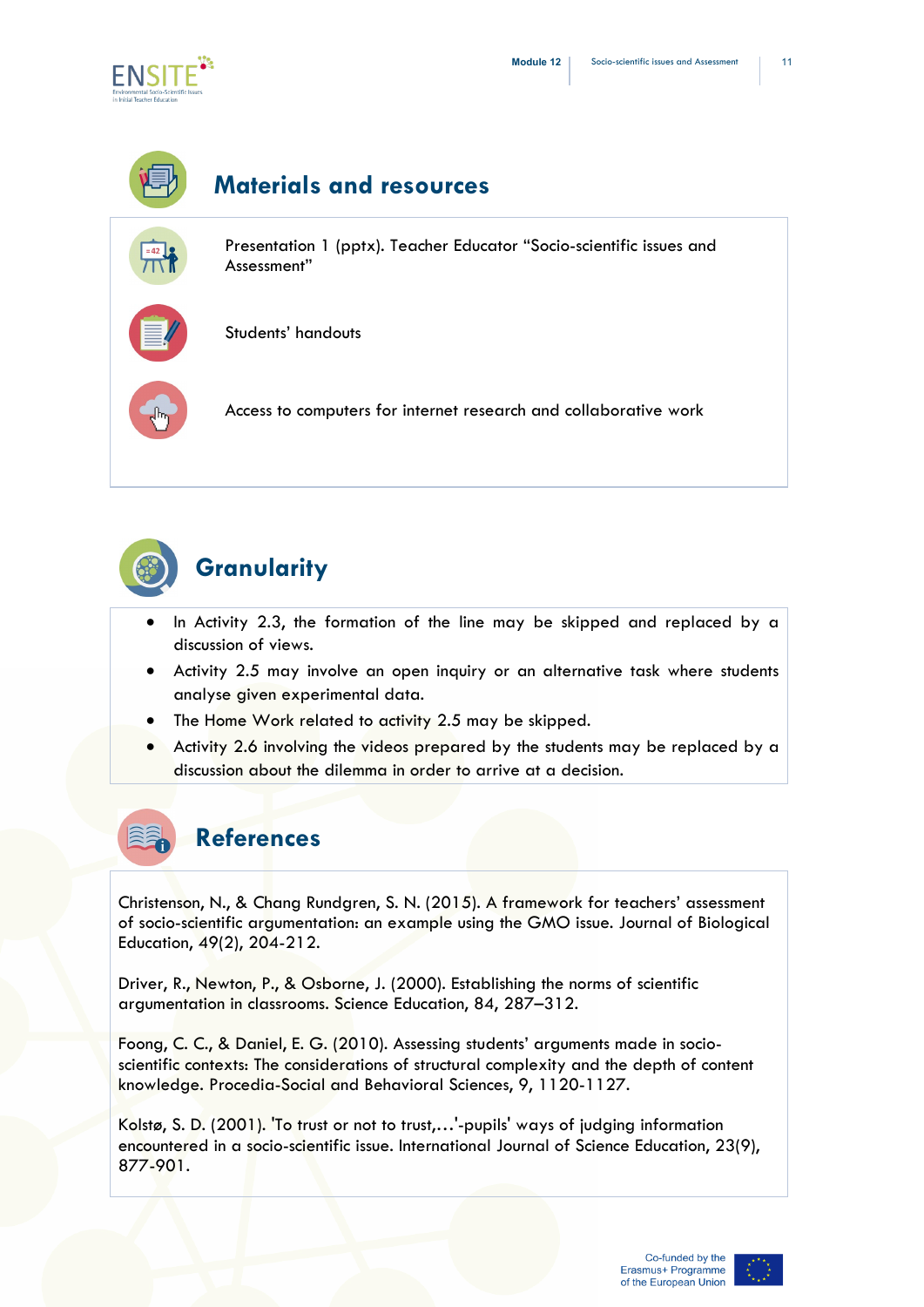

Sadler, T.D., Barab, S.A., & Scott, B. (2007). What do students gain by engaging in socioscientific inquiry? Research in Science Education, 37, 371–391.

Sadler, T. D., & Zeidler, D. L. (2009). Scientific literacy, PISA, and socioscientific discourse: Assessment for progressive aims of science education. Journal of Research in Science Teaching: The Official Journal of the National Association for Research in Science Teaching, 46(8), 909-921.

Schen, M. (2013). A comparison of biology majors' written arguments across the curriculum. Journal of Biological Education, 47(4), 224-231.

Simon, S., Erduran, S., & Osborne, J. (2006). Learning to teach argumentation: Research and development in the science classroom. International journal of science education, 28(2-3), 235-260.



## **Further readings**

Black, P., & Wiliam, D. (1998). Inside the black box. Phi Delta Kappan, 80(2), 139-148.

Black, P., & Wiliam, D. (2010). Inside the Black Box: Raising Standards through

Classroom Assessment. Phi Delta Kappan, 92(1), 81–90.

doi:10.1177/003172171009200119 url to share this paper: sci-

hub.do/10.1177/003172171009200119

Pouliot, C. (2008). Students' inventory of social actors concerned by the controversy surrounding cellular telephones: A case study. Science Education, 92, 543–599.

Puig, B., & Jiménez-Aleixandre, M. P. (2011). Different music to the same score: teaching about genes, environment, and human performances. In Socio-scientific Issues in the Classroom (pp. 201-238). Springer, Dordrecht.

Ryder, J. (2001). Identifying science understanding for functional scientific literacy. Studies in Science Education, 36(1), 1-44.

Walker, K. A., & Zeidler, D. L. (2007). Promoting discourse about socioscientific issues through scaffolded inquiry. International journal of science education, 29(11), 1387- 1410.